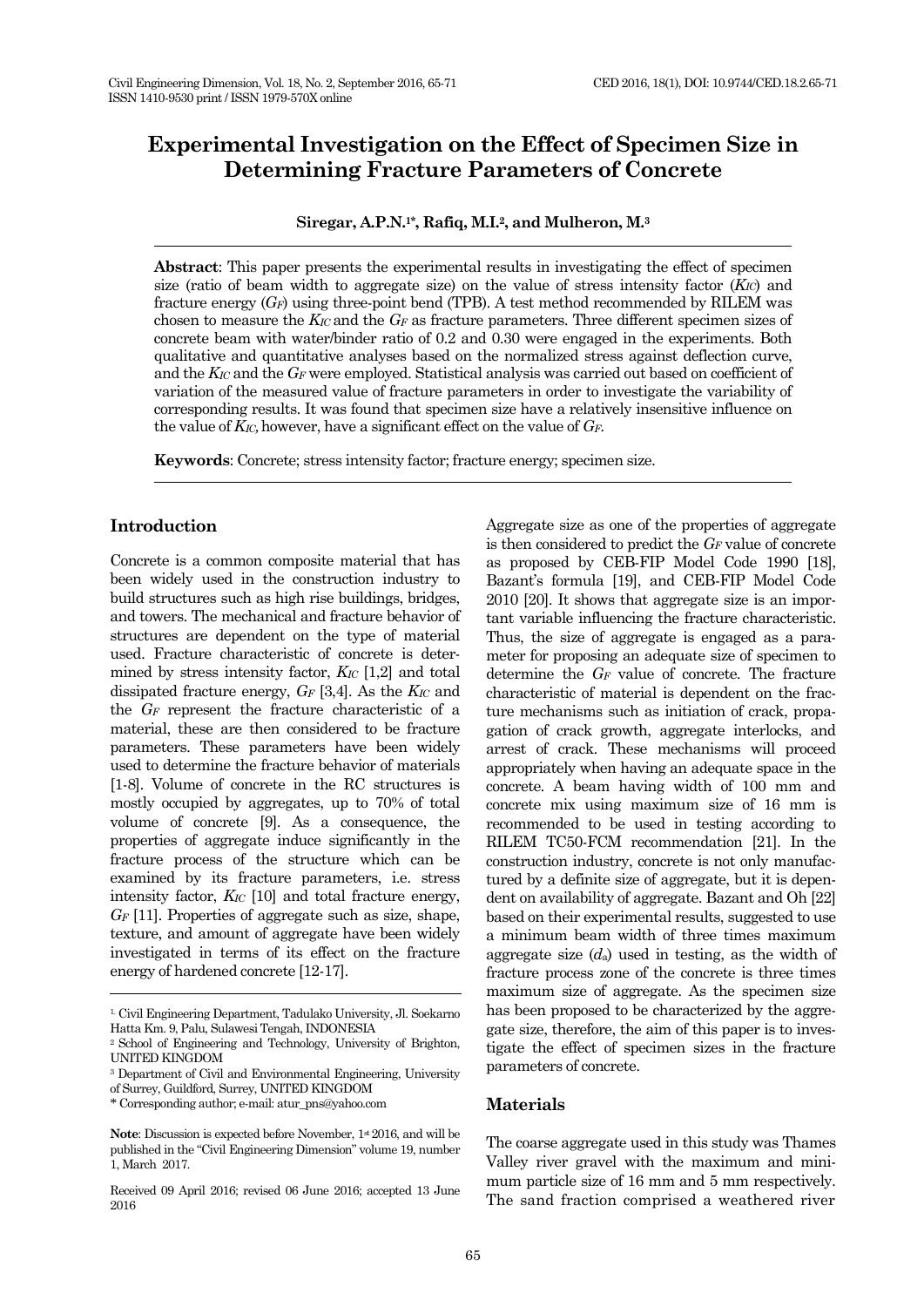gravel of size ranging from 4 mm down to 0.30 mm. The Portland cement binder employed was a CEM Type I material, with a specific surface area of 338 m2/kg, incorporating Pulverized Fuel Ash (PFA) complying with BS EN450-1 [23]. A slurry-based silica fume complying with BS EN 12363-1 [24] was employed in some of the mixes for producing high strength concrete. A poly-carboxylate polymer based superplasticizer was employed to allow adequate workability and ensure full compaction of the concrete by keeping the slump value for all the mixes as  $120 \pm 20$  mm. The proportions of each material used for the concrete mixes produced are shown in Table 1.

#### **Specimen Preparation**

The compressive strength of the hardened concrete was determined by crushing at least nine cubes (100 x 100 x 100 mm) following BS EN 12390-3 (2001) [25]. The fracture parameters were calculated using beam specimens tested as shown in Table 2 and Figure 1. Three-point bend (TPB) test method proposed by RILEM TC 50-FCM Recommendation [21] is used. All specimens were de-molded approximately 24 hours after casting and water cured at 22  $\pm$  2 °C for 30 days prior to testing.

Figure 1 shows the geometry of the beam specimen and the associated test arrangement. The width (*t*), the depth (*D*) and the total length (*L*) of the beam are presented in Table 2 with a support span (*S*). A notch depth (ao) was employed in all of the specimens and was created using a water-cooled diamond rotary cutter with a blade width of 2.5 mm.

**Table1**. Mix Proportion

|    | $Mix w/b*$    | Max.                                         | Unit weight (kg/m <sup>3</sup> )  |                           |  |  |       |                                                          |  |  |
|----|---------------|----------------------------------------------|-----------------------------------|---------------------------|--|--|-------|----------------------------------------------------------|--|--|
|    |               | aggregate<br>size- $d_a$<br>(mm)             | Aggre-<br>$\frac{1}{\text{gate}}$ |                           |  |  |       | cement PFA Silica water Super-<br>fume water plasticizer |  |  |
| A1 | 0.30          | 16                                           |                                   | 868.85 438.50             |  |  | 131.6 | 0.07                                                     |  |  |
| A2 | 0.30          | 10                                           |                                   | 868.85 438.50             |  |  | 131.6 | 0.10                                                     |  |  |
| A3 | 0.20          | 16                                           |                                   | 868.85 367.40 41.47 29.63 |  |  | 87.7  | 1.09                                                     |  |  |
|    | $\mathbf{1.}$ | $\overline{a}$ $\overline{a}$ $\overline{a}$ | $\cdot$ .                         |                           |  |  |       |                                                          |  |  |

\*Total water/binder ratio

**Table 2.** Dimension of beam specimens

| Beam Mix          |                | Number of $t$ $D$ |     |     | L   | S   |    | $rac{a_0}{\cdots}$ t/d <sub>a</sub> |  |
|-------------------|----------------|-------------------|-----|-----|-----|-----|----|-------------------------------------|--|
|                   |                | samples           | mm  | mm  | mm  | mm  | mm |                                     |  |
| $A1-1$            | A1             | 5                 | 40  | 100 | 500 | 300 | 25 | 2.5                                 |  |
| A <sub>1</sub> -2 | A <sub>1</sub> | 7                 | 53  | 133 | 600 | 400 | 33 | 3.3                                 |  |
| A1-3              | A1             | 7                 | 80  | 200 | 900 | 600 | 50 | 5.0                                 |  |
| $A2-1$            | A <sub>2</sub> | 5                 | 40  | 100 | 500 | 300 | 25 | 4.0                                 |  |
| $A2-2$            | A <sub>2</sub> | 7                 | 53  | 133 | 600 | 400 | 33 | 5.3                                 |  |
| A2-3              | A <sub>2</sub> | 7                 | 80  | 200 | 900 | 600 | 50 | 8.0                                 |  |
| $A3-1$            | AЗ             | 5                 | 40  | 100 | 500 | 300 | 25 | 2.5                                 |  |
| A3-2              | AЗ             | 5                 | 80  | 200 | 900 | 600 | 50 | 5.0                                 |  |
| A3-3              | A3             | 5                 | 100 | 100 | 500 | 300 | 25 | 6.25                                |  |

## **Three-point Bend (TPB) Testing Set-up**

The TPB test was carried out using a servo-hydraulic closed-loop testing machine with a maximum capacity of 600 kN in the material and concrete laboratory, University of Surrey, UK (Figure 2). A 10 kN capacity load cell was used to measure the applied load. The loading rate of all the specimens tested was controlled by applying a vertical displacement of 0.01 mm/s [26]. The vertical deflection of the beam was measured at the loading point using a calibrated LVDT having a capacity and linearity of 7.5 mm and  $\pm$  0.0007 mm, respectively. The crack mouth opening displacement was measured using a clip gauge, Figure 1, with total range of 2 mm and accuracy of 0.001 mm.



**Figure 1.** Geometry of Specimen and Test Set Up



**Figure 2.** Servo-hydraulic Closed-loop Testing Machine

## **Results**

The compressive strength (*fc*), and the measured fracture characteristics of concrete, i.e. total fracture energy (*GF*) and critical stress intensity factor (*KIC*) are shown in Table 3. The fracture characteristics of concrete are discussed in detail in the following subsection.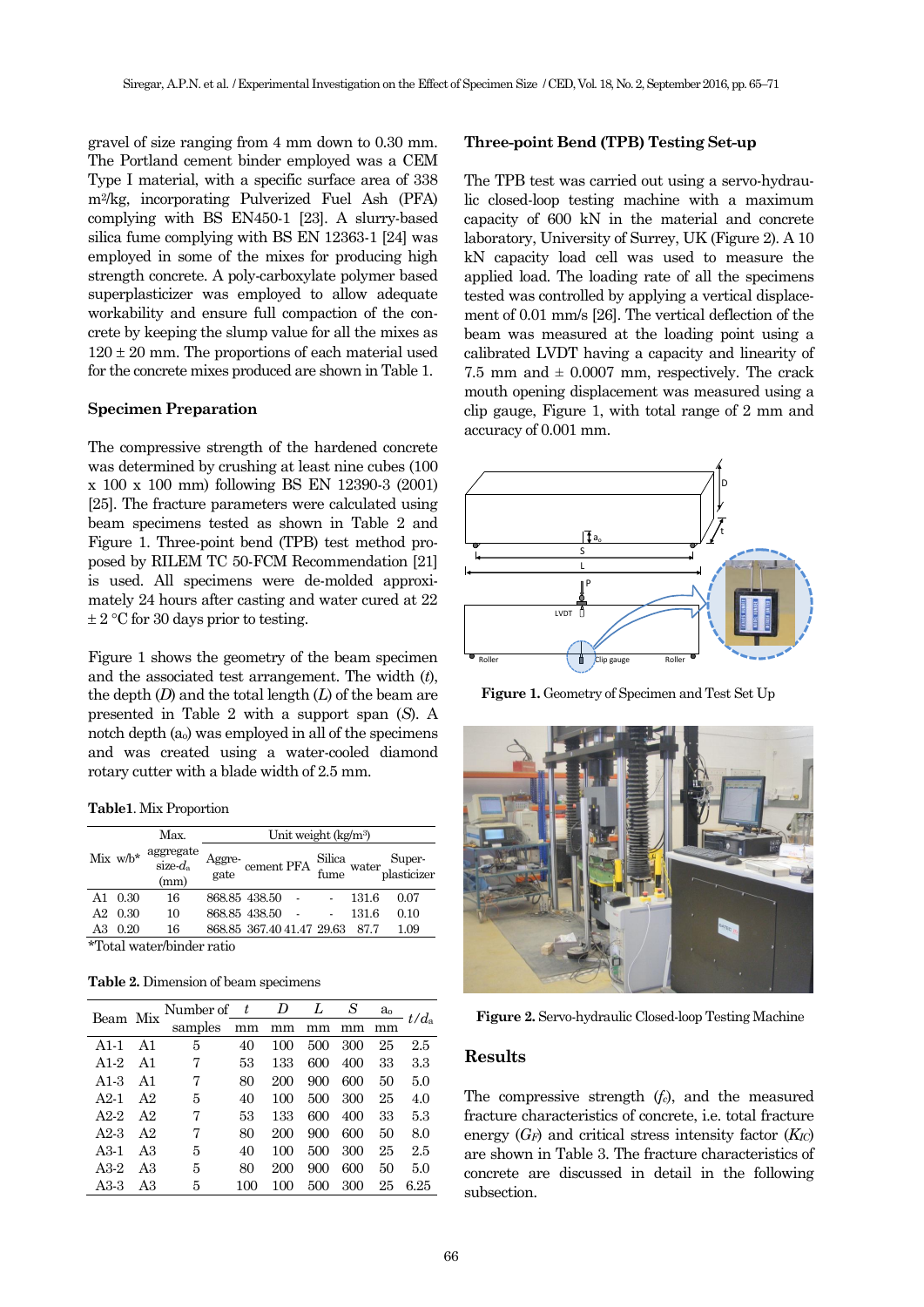| Beam   | w/b |     |         | $G_F$ (Deflection) |       | $G_F$ (CMOD*) |       |       | $K_{\!IC}$ |                |          |       |
|--------|-----|-----|---------|--------------------|-------|---------------|-------|-------|------------|----------------|----------|-------|
|        |     | MPa | stdev*  | N/m                | stdev | $c_v$ *       | N/m   | stdev | $C_V$      | $MPa.mm^{1/2}$ | stdev    | $c_v$ |
| A1-1   | 0.3 | 62  | 5.4     | 234.9              | 36.8  | 15.7%         | 250.3 | 36.9  | 14.7%      | 31.7           | 2.7      | 8.5%  |
| A1-2   | 0.3 | 62  | 5.4     | 189.4              | 27.7  | 14.6%         | 228.2 | 14.8  | 6.5%       | 31.1           | 2.9      | 9.3%  |
| A1-3   | 0.3 | 62  | 5.4     | 240.2              | 20.2  | 8.4%          | 270.9 | 21.4  | 7.9%       | 32.9           | 2.6      | 7.9%  |
| $A2-1$ | 0.3 | 60  | 6.1     | 210.5              | 27.3  | 12.9%         | 220.2 | 33.5  | 15.2%      | 29.8           | 2.3      | 7.7%  |
| A2-2   | 0.3 | 60  | 6.1     | 193.7              | 18.4  | 9.5%          | 234.1 | 17.6  | 7.5%       | 31.4           | 2.7      | 8.6%  |
| $A2-3$ | 0.3 | 60  | 6.1     | 238.9              | 17.7  | 7.4%          | 269.6 | 19.7  | 7.3%       | 32.4           | $2.2\,$  | 6.8%  |
| A3-1   | 0.2 | 87  | $2.2\,$ | $165.1\,$          | 28.3  | 17.1%         | 197.6 | 28.5  | 14.4%      | 36.9           | 1.4      | 3.8%  |
| A3-2   | 0.2 | 87  | $2.2\,$ | 208.6              | 12.5  | 6.0%          | 247.5 | 11.4  | 4.6%       | 38.5           | $^{1.6}$ | 4.2%  |
| A3-3   | 0.2 | 87  | $2.2\,$ | 206.8              | 8.1   | 3.9%          | 241.2 | 9.6   | 4.0%       | 38.5           | $1.6\,$  | 4.2%  |

**Table 3.** Mechanical and Fracture Parameters

\*stdev = standard deviation of samples,  $c_v$  = coefficient of variation, CMOD = crack mouth opening displacement

#### **Fracture Energy,** *G<sup>F</sup>*

The value of *G<sup>F</sup>* of each specimen was calculated from experimental test based on the RILEM TC50- FCM recommendation [21], the effect of self-weight of beam was considered. The value of *G<sup>F</sup>* was calculated as follows

$$
G_F = \frac{W_0 + mg\delta_0}{(D - a_0)t} \tag{1}
$$

where *GF* is the fracture energy, *W<sup>o</sup>* is the area under the load-deflection curve, *m* is the total mass of specimen between supports,  $g$  is gravity,  $\delta_o$  is the end deflection at P=0 when the specimen is totally fail, and *D*, *a<sup>o</sup>* and *t* are the height of the sample, depth of the notch, and width of the sample, respectively.

#### **Stress Intensity Factor,** *KIC*

*KIC* as a parameter of fracture toughness of material (indicating the initiation of crack) is a function of applied load, boundary conditions, crack length, and structural geometry [1]. The value of *KIC* of each sample was carried out by adopting the RILEM TC89-FMT recommendation [27] on the basis of three-bend test method as follows

$$
K_{IC} = 3(P_c + 0.5W) \frac{s(\pi a_c)^{0.5} g(a_c/D)}{2D^2 t}
$$
 (2)

in which

$$
g\left(\frac{a_c}{b}\right) = \frac{1.99 - \left(\frac{a_c}{b}\right)\left(1 - \frac{a_c}{b}\right)\left[2.15 - 3.93\left(\frac{a_c}{b}\right) + 2.70\left(\frac{a_c}{b}\right)^2\right]}{\sqrt{\pi}\left[1 + 2\left(\frac{a_c}{b}\right)\right]\left[1 - \left(\frac{a_c}{b}\right)\right]^{3/2}}\tag{3}
$$

where  $P_c$  is the critical maximum load, W is the selfweight of the beam, S is span of specimen,  $a_c$  is critical effective elastic crack length, D is depth of specimen, and *t* is width of specimen.

#### **Discussion**

Figures 3 to 5 show the response of beam tested on the basis of the normalized stress-deflection curve of concrete for various sizes of specimens. The normalized curve is chosen to show the trend of softening curve [1] of each specimen in order to investigate qualitatively the effect of the ratio of beam width to maximum aggregate (*t/d*a) on the fracture parameters (*KIC* and *GF*). The specimen size of 40 x 100 x 500 mm  $(A1-1)$  in which the ratio of beam width to maximum aggregate (*t/d*a) was 2.5, Table 2, (close to the *t/d*<sup>a</sup> ratio suggested by Bazant and Oh [22]) was used to investigate the behavior of beam specimens. Although it is a qualitative analysis on the stress/peak stress against deflection curve, it apparently shows that the curve drops sharply after peak stress and the tail of curve vanishes before deflection of 0.4 mm (Figure 3(a)). Pre-existing flaws such as capillary voids exist in the hardened concrete [28] and these defects initiate cracks [29] when stress intensity subjected by applied stress exceeds the critical stress intensity factors of material. A crack, then, propagates to search weakest link in the concrete. As aggregate is a crack growth arrester in concrete [30], the fracture process of concrete is then dependent on the strength of interfacial zone matrix and the aggregate. When the strength of the aggregate is higher than that of the interfacial zone matrix, the initial crack propagates in the vicinity of the aggregate particles. In this mechanism, the maximum size of aggregate, which controls the *t/d*a ratio, then, dictates cracking path and affects the behavior of the beam specimen which is characterized by normalized stress-deflection curve. Since the *t/d*a ratio is not properly provided by the specimens, the applied stress cannot be appropriately transferred to the particles in the concrete and vice versa. As a consequence, a steep decline curve of normalized stress against deflection is produced as shown on specimen size of 40 x 100 x 500 mm in Figure 3(a). However, specimen sizes of 53 x 133 x 600 mm (A1-2, *t/d*a ratio of 3.3) and 80 x 200 x 900 (A1-3, *t/d*a ratio of 5), demonstrate different softening curves which have longer tails and drop gradually. The change in the shape of the softening curve may influence the measured value of fracture parameters, i.e. *KIC* and *GF*. As these parameters are representation of fracture behavior of concrete before and after peak stress, the *t/d*a ratio of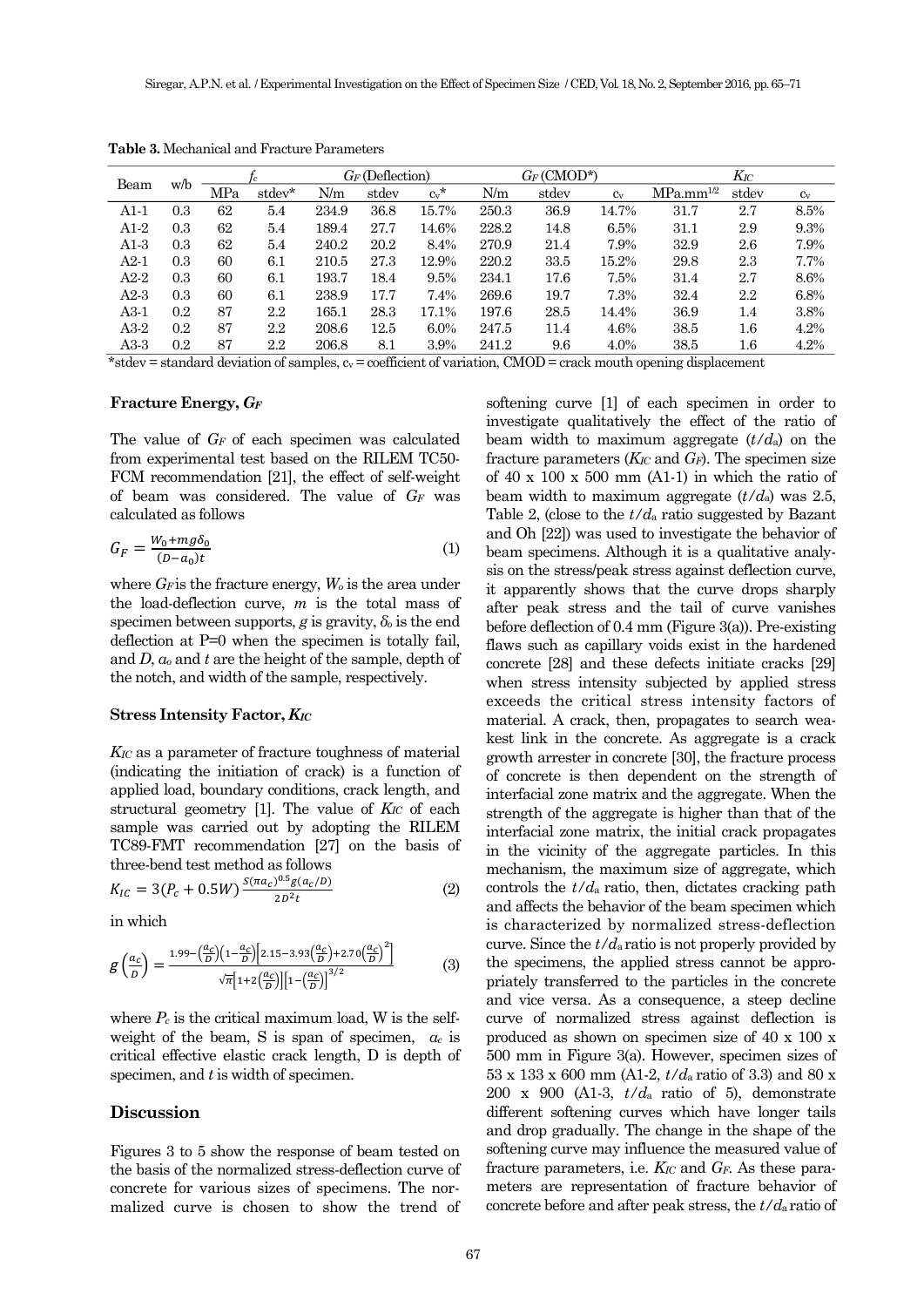the specimen should be considered in the testing (appropriate beam specimens) to measure specific fracture parameters of hardened concrete.

Observing the coefficient of variation (cv) of the measured value of the fracture parameters was intended to evaluate the effect of sample size on the variability of both *KIC* and *G<sup>F</sup>* values. It was computed by dividing the standard deviation, stdev, over the mean value,  $\mu$ , of samples (stdev/ $\mu$ ). The c<sub>v</sub> of the measured *KIC* for sample sizes of 40 x 100 x 500 (A1-1), 53 x 133 x 600 (A1-2), and 80 x 200 x 900 (A1-3) are 8.5%, 9.3%, and 7.9% respectively. The current experimental results show that the variability of the measured value of *KIC* is relatively same as increasing  $t/d_a$  ratio of the specimens. This indicates that specimen size used in the test gives insignificant effect on the measured value of *K<sub>IC*</sub>. However, the c<sub>v</sub> of the measured value of *GF* of the concrete shows a different trend compared to the measured value of  $K_{IC}$ , the  $c_v$  of the measured value of  $G_F$  for specimen sizes of 40 x 100 x 500 (A1-1), 53 x 133 x 600 (A1-2), and 80 x 200 x 900 (A1-3) are 15.7%, 14.6% and 8.4% on the basis of load - deflection curve, and 14.7%, 6.5%, and 7.9% on the basis of load - CMOD curve, respectively. The c<sup>v</sup> of specimens tested tends to decrease as the *t/d*a ratio of the specimen increases. As fracture characteristic of concrete after peak stress is dependent on the propagation of crack path,<br>the  $t/d$  ratio of the graciman which offects the the *t/d*a ratio of the specimen, which affects the distribution of the applied stress surrounding the aggregate particles, will play an important role in determining of the fracture energy of the concrete.

Whilst there has been an indication that specimen size affects the measured value of *G<sup>F</sup>* for the specimens made of mix A1 (using maximum aggregate size of 16 mm), the mix A2 which manufactured using maximum aggregate of 10 mm was engaged in order to compare with the current experimental results discussed in the previous paragraph. Figure 4 shows the typical normalized stress against deflection of beam specimens made of mix A2. For specimens of 40 x 100 x 500 mm (A2-1,  $t/d<sub>a</sub>$  ratio of 4) show to have tendency of producing longer tail curves (Figure 4a), and also variation of the curves is less than that of specimens manufactured with *t/d*<sup>a</sup> ratio of 2.5 (Figure 3a). Table 3 shows that variation of the measured value of *KIC* for specimen sizes of 40 x 100 x 500 (A2-1), 53 x 133 x 600 (A2-2) and 80 x 200 x 900 mm (A2-3) are 7.7 %, 8.6 % and 6.8 % respectively. These variations are thought to be relatively same in which those are mostly less than that of specimen manufactured with *t/d*a ratio of 2.5 (as discussed in the previous paragraph). On the other hand, the measured value of *GF* of the concrete for specimens of 40 x 100 x 500 (A2-1), 53 x 133 x 600 (A2-2) and 80 x 200 x 900 mm (A2-3) provide variation of 12.9%, 9.5% and 7.4% respectively. These results demonstrate an indication of the

influence of  $t/d_a$  ratio on calculating the  $G_F$  of the concrete is significant; the variation of the value of  $G_F$  reduces as  $t/d_a$  ratio of specimen increases.



**Figure 3.** Typical Normalized Stress-deflection of Specimens Made of mix A1 for Size of (a) 40 x 100 x 500 mm, (b) 53 x 133 x 600 mm, and (c) 80 x 200 x 900 mm.

As concrete is a composite material in which the behavior of material will be dependent on the materials used, both low strength and high strength hardened concrete should be examined to have appropriate results. Mixes A1 and A2 which were represented of concrete with high w/b ratio (or low strength hardened concrete) and then, mix A3 was employed to analyze the effect of specimen size (*t/d*<sup>a</sup> ratio) on the measured value of both *KIC* and *G<sup>F</sup>* for concrete with low w/b ratio (or high strength hardened concrete). The normalized stress-deflection curves of concrete for specimen sizes of 40 x 100 x 500 mm (A3-1, *t/d*<sup>a</sup> ratio of 2.5), 80 x 200 x 900 mm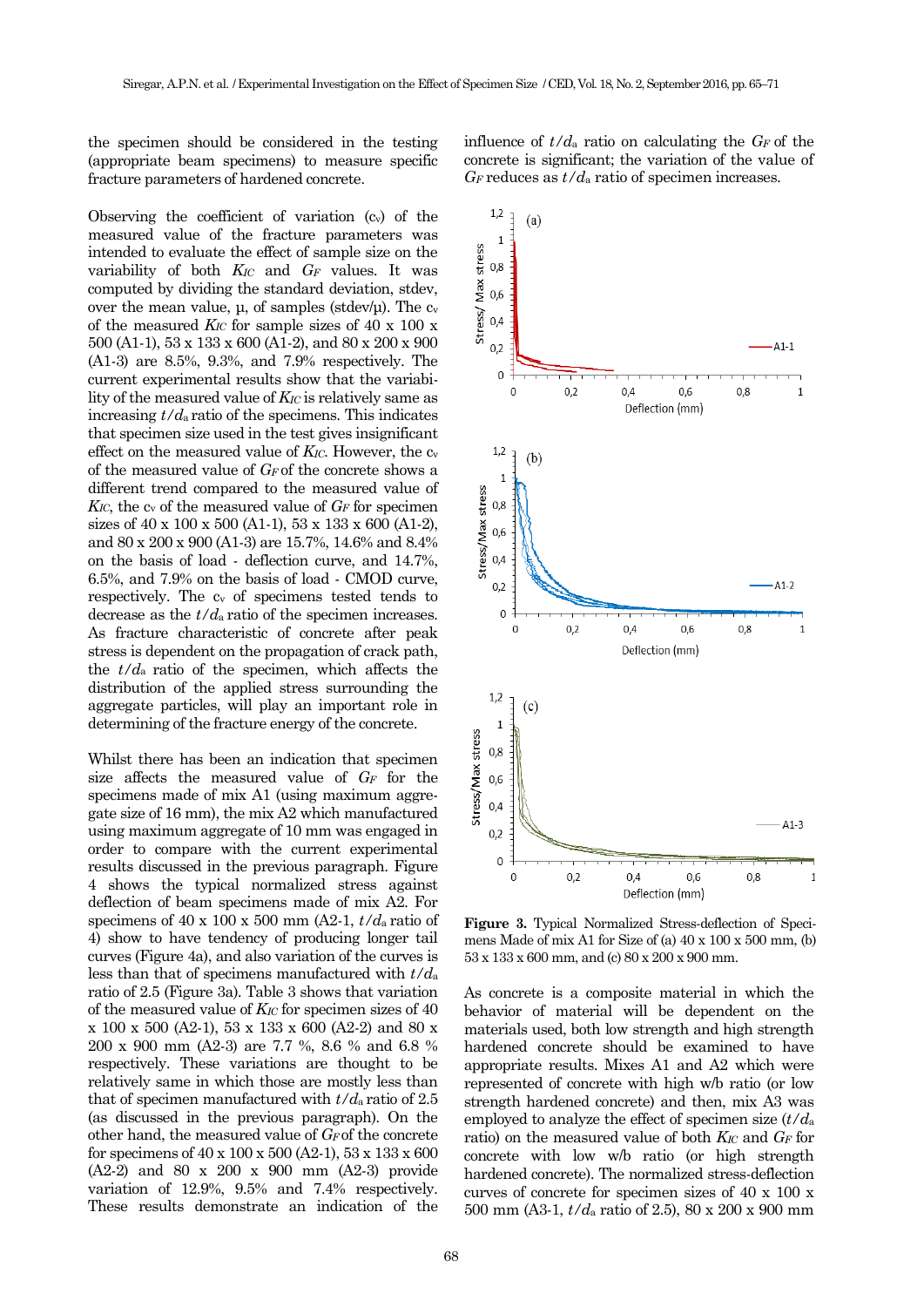(A3-2, *t/d*<sup>a</sup> ratio of 5), and 100 x 100 x 500 mm (A3-3,  $t/d<sub>a</sub>$  ratio of 6.25) are shown in Figure 5. In high strength hardened concrete manufactured with maximum aggregate size of 16 mm shows that the variation of curves decreases with increasing *t/d*<sup>a</sup> ratio of specimen. Variation of the measured value of *KIC*, Table 3, shows a similar result for all specimens and nevertheless variation of the measured value of  $G_F$  decreases as  $t/d_a$  ratio of specimen increases. Taken together the results of both low and high strength concrete that *t/d*<sup>a</sup> ratio provided by specimen was found to influence on the measured *G<sup>F</sup>* of concrete and was essentially independent to measure *KIC.*



**Figure 4.** Typical Normalized Stress-deflection of Specimens Made of Mix A2 for Sizes of (a) 40 x 100 x 500 mm, (b) 53 x 133 x 600 mm, and (c) 80 x 200 x 900 mm.



**Figure 5.** Typical Normalized Stress-deflection of Specimens Made of Mix A3 for Sizes of (a) 40 x 100 x 500 mm, (b) 80 x 200 x 900 mm, and (c) 100 x 100 x 500 mm

### **Conclusion**

Based on the investigation on the measured stress intensity factor and fracture energy of concrete through three different specimen sizes by the means of the coefficient of variation, some conclusions can be drawn as follows:

1. The specimen sizes tested in this investigation in deal with the *t/d*a ratio of specimen does not influence significantly on variation of the measured *KIC*. This effect has been taken into account by the geometry factor of specimens tested which is proposed by RILEM TC89-FMT recommendation.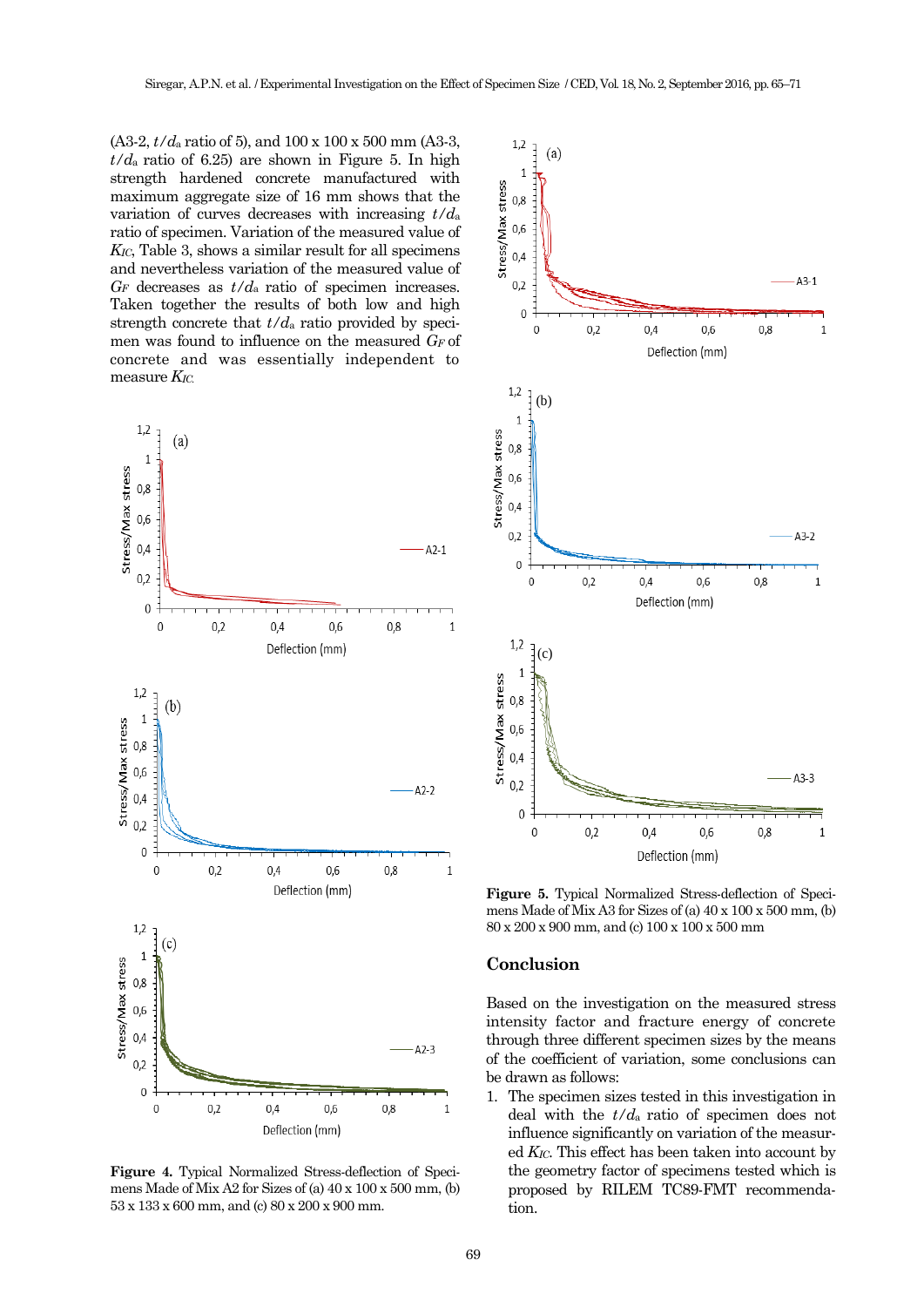- 2. Measuring the specific *G<sup>F</sup>* of concrete using Three Point Bend test method should consider *t/d*<sup>a</sup> ratio of specimens as c<sup>v</sup> of the measured *G<sup>F</sup>* reduces when increasing  $t/d_a$  ratio of the specimen.
- 3. Based on the experimental investigation results, specimen with  $t/d_a$  ratio of 4 is a minimum size recommended to use in determining the specific *G<sup>F</sup>* of concrete using Three Point Bend test method.

# **References**

- 1. Shah, S.P., Swartz, S.E., and Ouyang, C., *Fracture Mechanics of Concrete*, John Willey and sons Inc., Canada, 1995.
- 2. Zhu, X.K. and Joyce, J.A., Review of Fracture Toughness (G, K, J, CTOD, CTOA) Testing and Standardization, *Engineering Fracture Mechanics,* 2012, 79, pp. 36-42.
- 3. Rocco, C.G. and Elices, M., Effect of Aggregate Shape on the Mechanical Properties of a Simple Concrete*. Engineering Fracture Mechanics*, 2009, 76, pp. 286–298.
- 4. Beygi, M.H.A., Kazemi, M.T, Nikbin, I.M., Amiri, J.V., Rabbanifar, S., and Rahmani, E., The Influence of Coarse Aggregate Size and Volume on the Fracture Behavior and Brittleness of Self-Compacting, *Cement and Concrete Research*, 2014, 66, pp. 75–90.
- 5. Barr, B.I.G., Hasso, E.B.D., and Weiss, V.J., Effect of Specimen and Aggregate Sizes upon the Fracture Characteristics of Concrete, *The International Journal of Cement Composites and Lightweight Concrete*, 1986, 8(2), pp. 109- 119.
- 6. Wolinski, S., Hordijk, D.A., Reinhardt, H.W., and Cornelissen, H.A.W., Influence of Aggregate Size on Fracture Mechanics Parameters of Concrete, *International Journal of Cement Composites and Lightweight Concrete*, 1987, 9, pp. 95- 103.
- 7. Mihashi, N. and Nomura, N., Influence of Aggregate Size on Fracture Process Zone of Concrete Detected with Three Dimensional Acoustic Emission Technique, *Cement and Concrete Research*, 1991, 21, pp. 737-744.
- 8. Guinea, G.V, El-Sayed, K., Rocco, C.G., Elices, M., and Planas, J., The Effect of the Bond between the Matrix and the Aggregates on the Cracking Mechanism and Fracture Parameters of Concrete, *Cement and Concrete Research*, 2002, 32(12), pp. 1961-1970.
- 9. [Chen,](http://www.sciencedirect.com/science?_ob=RedirectURL&_method=outwardLink&_partnerName=27983&_origin=article&_zone=art_page&_linkType=scopusAuthorDocuments&_targetURL=http%3A%2F%2Fwww.scopus.com%2Fscopus%2Finward%2Fauthor.url%3FpartnerID%3D10%26rel%3D3.0.0%26sortField%3Dcited%26sortOrder%3Dasc%26author%3DChen,%2520Bing%26authorID%3D7408609181%26md5%3Dc7288881d8f683b319ec441ba6a54c7b&_acct=C000009958&_version=1&_userid=121707&md5=7779617d70361a63a234a4708e284292) B. and [Liu,](http://www.sciencedirect.com/science?_ob=RedirectURL&_method=outwardLink&_partnerName=27983&_origin=article&_zone=art_page&_linkType=scopusAuthorDocuments&_targetURL=http%3A%2F%2Fwww.scopus.com%2Fscopus%2Finward%2Fauthor.url%3FpartnerID%3D10%26rel%3D3.0.0%26sortField%3Dcited%26sortOrder%3Dasc%26author%3DLiu,%2520Juanyu%26authorID%3D7410113103%26md5%3D8e73c4e69a1782cd696d309165c7228c&_acct=C000009958&_version=1&_userid=121707&md5=96f789e5204b1d43559cb29e80875424) J., Effect of Aggregate on the Fracture Behavior of High Strength Concrete, *[Construction](http://www.sciencedirect.com/science/journal/09500618) and Building Materials*, 2004, [18](http://www.sciencedirect.com/science?_ob=PublicationURL&_tockey=%23TOC%235702%232004%23999819991%23511140%23FLA%23&_cdi=5702&_pubType=J&view=c&_auth=y&_acct=C000009958&_version=1&_urlVersion=0&_userid=121707&md5=4fd0e0edd42d77170576fada18d69e5a) [\(8\)](http://www.sciencedirect.com/science?_ob=PublicationURL&_tockey=%23TOC%235702%232004%23999819991%23511140%23FLA%23&_cdi=5702&_pubType=J&view=c&_auth=y&_acct=C000009958&_version=1&_urlVersion=0&_userid=121707&md5=4fd0e0edd42d77170576fada18d69e5a), pp. 585-590.
- 10. Zhang, B., Cullen, M., and Kilpatrick, T., Fracture Toughness of High Performance Concrete Subjected to Elevated Temperatures: The

Effects of Heating Temperatures and Testing Conditions (Hot and Cold), *The 2013 World Congress on Advance in Structural Engineering and Mechanics (ASEM 13),* Korea, 2013.

- 11. Das, S., Aguayo, M., Sant, G., Mobasher, B., and Neithalath, N., Fracture Process Zone and Tensile Behavior of Blended Binders Containing Limestone Powder, *Cement and Concrete Research*, 2015, 73, pp. 51-62.
- 12. Nallathambi, P., Karihaloo, B., and Heaton, B. S., Various Size Effects in Fracture of Concrete, *Cement and Concrete Research*, 1980, 10, pp. 91- 101.
- 13. Hillerborg, A.A., Result of Three Comparative Test Series for Determining the Fracture Energy G<sup>F</sup> of Concrete, *RILEM Materiaux et Constructions*, 1985, 18(107), pp. 33-39.
- 14. Wolinski, S., Hordijk, D. A., Reinhardt, H. W., and Cornelissen, H. A. W., Influence of Aggregate Size on Fracture Mechanics Parameters of Concrete, *International Journal of Cement Composites and Lightweight Concrete*, 1987, 9, pp. 95-103.
- 15. [Zhou,](http://www.sciencedirect.com/science?_ob=RedirectURL&_method=outwardLink&_partnerName=27983&_origin=article&_zone=art_page&_linkType=scopusAuthorDocuments&_targetURL=http%3A%2F%2Fwww.scopus.com%2Fscopus%2Finward%2Fauthor.url%3FpartnerID%3D10%26rel%3D3.0.0%26sortField%3Dcited%26sortOrder%3Dasc%26author%3DZhou,%2520F.%2520P.%26authorID%3D7401723523%26md5%3D28d983bb1cc1161bb1599c0f75fac392&_acct=C000009958&_version=1&_userid=7708378&md5=2a2a62e0bcebcb3349d91f802a26d2ce) F. P., [Barr,](http://www.sciencedirect.com/science?_ob=RedirectURL&_method=outwardLink&_partnerName=27983&_origin=article&_zone=art_page&_linkType=scopusAuthorDocuments&_targetURL=http%3A%2F%2Fwww.scopus.com%2Fscopus%2Finward%2Fauthor.url%3FpartnerID%3D10%26rel%3D3.0.0%26sortField%3Dcited%26sortOrder%3Dasc%26author%3DBarr,%2520B.%2520I.%2520G.%26authorID%3D16502449700%26md5%3D9dd4c62f72f68733c0dbed9d3dd9ff01&_acct=C000009958&_version=1&_userid=7708378&md5=2fee815d85a034fe1cafe5062f0d8490) B. I. G., and [Lydon,](http://www.sciencedirect.com/science?_ob=RedirectURL&_method=outwardLink&_partnerName=27983&_origin=article&_zone=art_page&_linkType=scopusAuthorDocuments&_targetURL=http%3A%2F%2Fwww.scopus.com%2Fscopus%2Finward%2Fauthor.url%3FpartnerID%3D10%26rel%3D3.0.0%26sortField%3Dcited%26sortOrder%3Dasc%26author%3DLydon,%2520F.%2520D.%26authorID%3D6701830257%26md5%3Dc2223a631c922f874fac1f8405ca13ae&_acct=C000009958&_version=1&_userid=7708378&md5=c9390f79a6f733307889c5ef1f697dc7) Fracture Properties of High Strength Concrete with Varying Silica Fume Content and Aggregates, *[Cement and Concrete Research](http://www.sciencedirect.com/science/journal/00088846)*, 1995, [25\(3\)](http://www.sciencedirect.com/science?_ob=PublicationURL&_tockey=%23TOC%235562%231995%23999749996%23157271%23FLP%23&_cdi=5562&_pubType=J&view=c&_auth=y&_acct=C000009958&_version=1&_urlVersion=0&_userid=7708378&md5=d272043b9efe287fa47c108ca8e65579), pp. 543-552.
- 16. [Wu,](http://www.sciencedirect.com/science?_ob=RedirectURL&_method=outwardLink&_partnerName=27983&_origin=article&_zone=art_page&_linkType=scopusAuthorDocuments&_targetURL=http%3A%2F%2Fwww.scopus.com%2Fscopus%2Finward%2Fauthor.url%3FpartnerID%3D10%26rel%3D3.0.0%26sortField%3Dcited%26sortOrder%3Dasc%26author%3DWu,%2520Ke-Ru%26authorID%3D7404512348%26md5%3D2fc585dea6b15034c2a56d5cd8790357&_acct=C000009958&_version=1&_userid=7708378&md5=97e0d4d04d752bee8b864c7e818fc3c3) K. R., Chen, B., Yao, W., and Zhang, D., Effect of Coarse Aggregate Type on Mechanical Properties of High-Performance Concrete, *[Cement and Concrete Research](http://www.sciencedirect.com/science/journal/00088846)*, 2001[, 31\(10\)](http://www.sciencedirect.com/science?_ob=PublicationURL&_tockey=%23TOC%235562%232001%23999689989%23267496%23FLA%23&_cdi=5562&_pubType=J&view=c&_auth=y&_acct=C000009958&_version=1&_urlVersion=0&_userid=7708378&md5=a1dfe50d138d74dc42b372fee7e5538f), pp. 1421-1425.
- 17. [Xiao,](http://www.sciencedirect.com/science?_ob=RedirectURL&_method=outwardLink&_partnerName=27983&_origin=article&_zone=art_page&_linkType=scopusAuthorDocuments&_targetURL=http%3A%2F%2Fwww.scopus.com%2Fscopus%2Finward%2Fauthor.url%3FpartnerID%3D10%26rel%3D3.0.0%26sortField%3Dcited%26sortOrder%3Dasc%26author%3DXiao,%2520Jianzhuang%26authorID%3D7402564490%26md5%3D241b2164bbe452f51c2f0a32626141b4&_acct=C000009958&_version=1&_userid=121707&md5=40df3dcdff1e1124b824fed8fbf89204) J., Schneider, H., Dönnecke, C., and König, G., Wedge Splitting Test on Fracture Behaviour of Ultra-High Strength Concrete, *[Construction](http://www.sciencedirect.com/science/journal/09500618) and Building Materials,* 2004, [18\(6\)](http://www.sciencedirect.com/science?_ob=PublicationURL&_tockey=%23TOC%235702%232004%23999819993%23505839%23FLA%23&_cdi=5702&_pubType=J&view=c&_auth=y&_acct=C000009958&_version=1&_urlVersion=0&_userid=121707&md5=ec37801310113571f12e4a7f4f1ff526), pp. 359-365.
- 18. Comite Euro-International Du Beton, *CEB-FIP Model Code 1990*, Thomas Telford, London, UK, 1993.
- 19. Bazant, Z.P. and Becq-Giraudon, E., Statistical Prediction of Fracture Parameters of Concrete and Implications for Choice of Testing Standard, *Cement and Concrete Research,* 32(4), 2002, pp. 529-556.
- 20. Comite Euro-International Du Beton, *CEB-FIP Model Code 2010 (first draft)*, Bulletin D'Information 2123/214, Laussen, Switzerland, 2010.
- 21. RILEM Committee FMC 50, Determination of the Fracture Energy of Mortar and Concrete by Means of Three-Point Bend Tests on Notched Beams, *Material Structures*, 1985, 18(106), pp. 285-290.
- 22. Bazant, Z.P. and Oh, B.H., Crack Band Theory for Fracture of Concrete, *RILEM Materiaux et Constructions*, 1983, 16 (93), pp. 155-157.